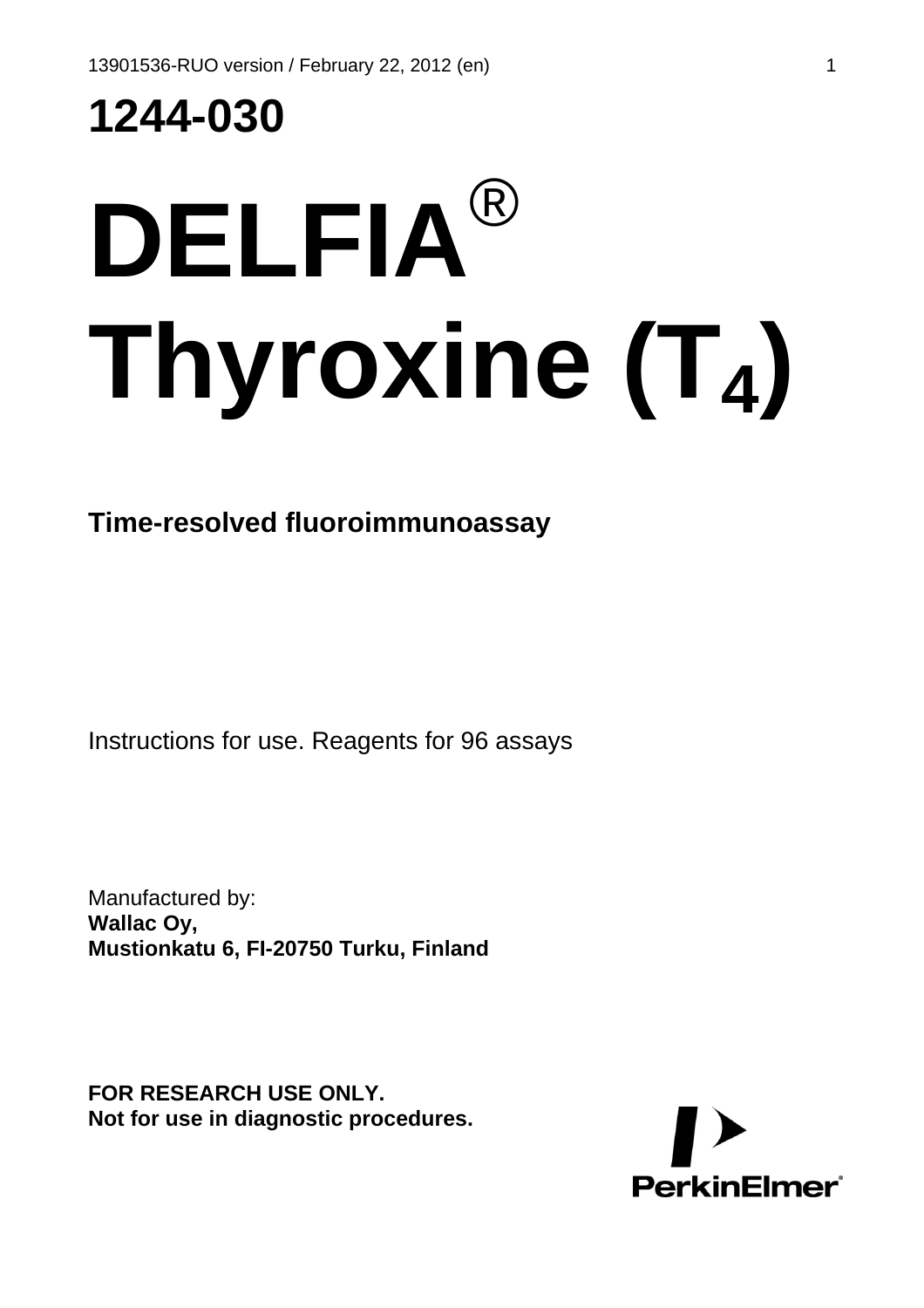## **SYMBOLS**



Batch code



Packing number



Catalog number



Use by



Temperature limitation



Store in the dark



Contains sufficient for <n> tests



Consult instructions for use



Manufacturer



This way up



Recyclable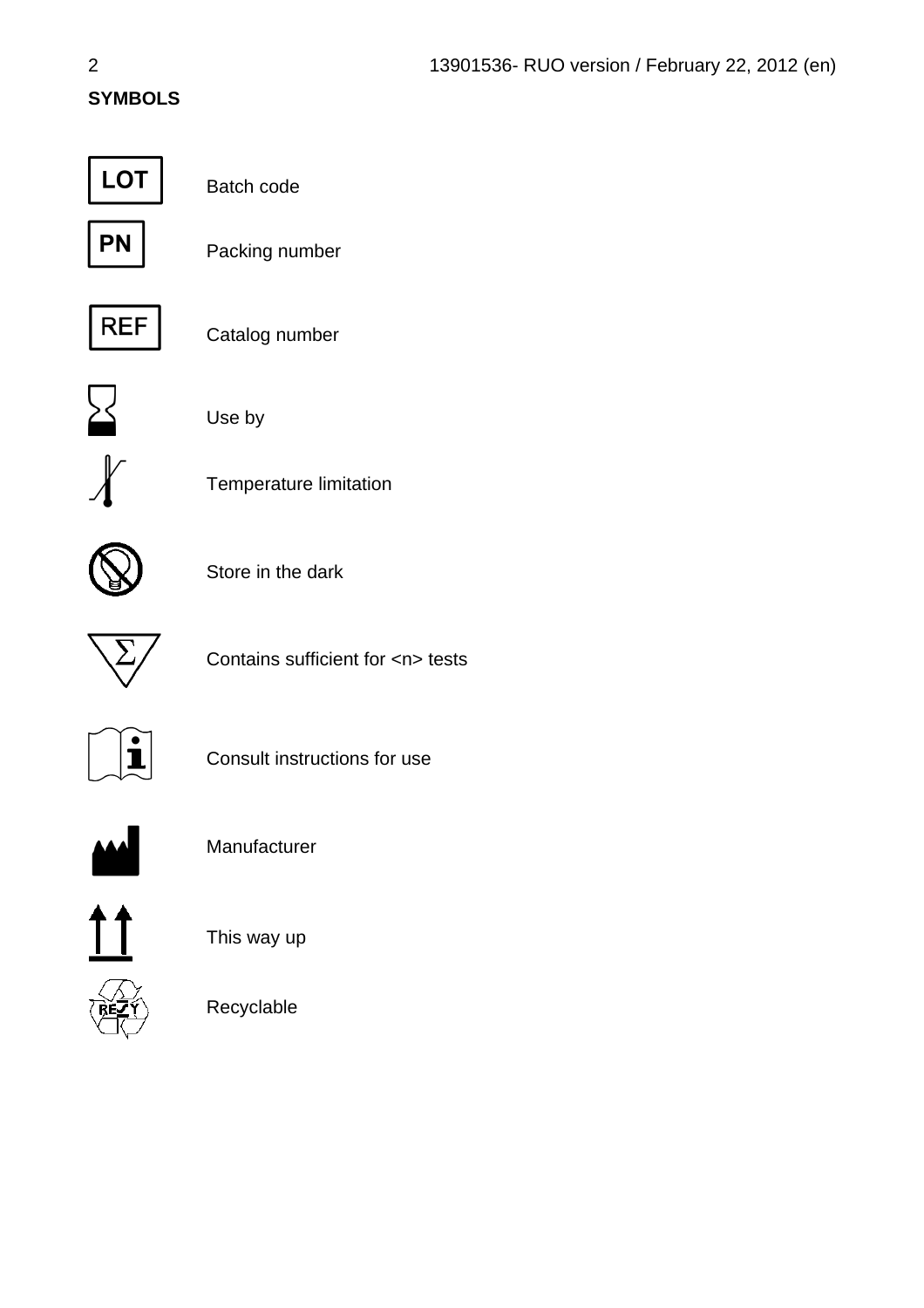# **DELFIA®**  **Thyroxine (T4) kit**

#### **APPLICATION**

This kit is for the quantitative determination of total thyroxine  $(T_4)$  in serum.

#### **For research use only. Not for use in diagnostic procedures.**

#### **PRINCIPLES OF THE ASSAY**

TheDELFIA<sup>®</sup> T<sub>4</sub> assay is a solid phase time-resolved fluoroimmunoassay based on the competitive reaction between europium-labeled  $T_4$  and sample  $T_4$  for a limited amount of binding sites on  $T_4$  specific monoclonal antibodies (derived from mice). The use of 8anilino-1-naphthalenesulfonic acid (ANS) and salicylate in the assay buffer facilitates the release of  $T_4$  from the binding proteins (1,2). Thus the assay measures the total amount of  $T_4$  in the test specimen. A second antibody, directed against mouse  $I_qG$ , is coated to the solid phase, and binds the IgG-thyroxine complex, giving convenient separation of the antibody-bound and free antigen.

Enhancement Solution dissociates europium ions from the labeled  $T_4$  into solution, where they form highly fluorescent chelates with components of the Enhancement Solution. The fluorescence in each well is then measured. The fluorescence is inversely proportional to the quantity of  $T_4$  in the sample (3.4).



<span id="page-2-1"></span><span id="page-2-0"></span>DELFIA is a registered trademark of PerkinElmer, Inc.<br>DELFIA is a registered trademark of PerkinElmer, Inc.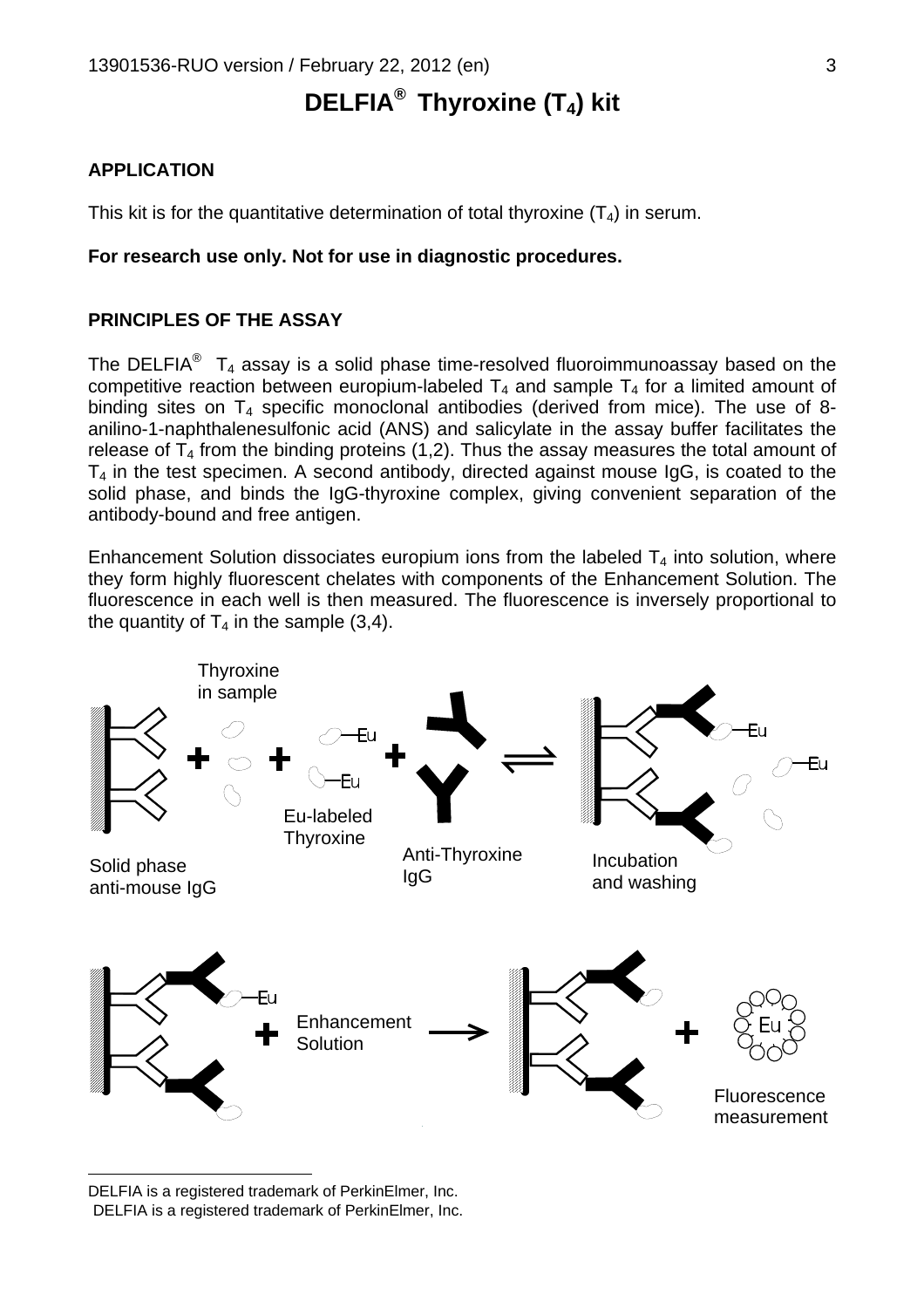### **KIT CONTENTS**

Each DELFIA Thyroxine kit contains reagents for 96 assays.

The expiry date of the unopened kit is stated on the outer label. Store at +2–+8 °C.

Once opened, the kit components are stable for up to 2 weeks when used as described in the section "ASSAY PROCEDURE".

#### **Reagents**

| Component                                                                                                                                                                                                                                    | Quantity                                                                                                         | Shelf life and storage                                    |  |  |  |
|----------------------------------------------------------------------------------------------------------------------------------------------------------------------------------------------------------------------------------------------|------------------------------------------------------------------------------------------------------------------|-----------------------------------------------------------|--|--|--|
| $T_4$ Standards<br>(approx. values)                                                                                                                                                                                                          | 6 vials, 1.0 mL                                                                                                  | +2-+8 °C until expiry date<br>stated on the vial label.   |  |  |  |
| 0 nmol/L<br>µg/dL<br>$\mathbf{0}$<br>A<br>B<br>20 nmol/L<br>$1.55 \mu g/dL$<br>C<br>$3.89$ µg/dL<br>50 nmol/L<br>100 nmol/L<br>$7.77 \mu g/dL$<br>D<br>Е<br>150 nmol/L<br>11.66 µg/dL<br>F<br>300 nmol/L<br>23.31 µg/dL                      | The exact $T_4$ concentrations are given on the lot<br>specific quality control certificate included in the kit. |                                                           |  |  |  |
| The ready-for-use standards are in human $T_4$ -free serum with < 0.1 % sodium azide as<br>preservative. Conversion factor: 100 nmol/L = 7.77 µg/dL.<br>The standards have been calibrated using gravimetric and spectrophotometric methods. |                                                                                                                  |                                                           |  |  |  |
| $T_4$ -Eu tracer stock solution<br>$(-150 \text{ nmol/L})$                                                                                                                                                                                   | 1 vial, 0.75 mL                                                                                                  | +2-+8 °C until expiry date<br>stated on the vial label.   |  |  |  |
| The tracer is in Tris-HCI buffered (pH 7.8) salt solution with bovine serum albumin, and<br>< 0.1 % sodium azide as preservative.                                                                                                            |                                                                                                                  |                                                           |  |  |  |
| T <sub>4</sub> Antibody stock solution<br>$(-12 \mu g/mL)$<br>(mouse monoclonal)                                                                                                                                                             | 1 vial, 0.75 mL                                                                                                  | +2-+8 °C until expiry date<br>stated on the vial label.   |  |  |  |
| The antibody is in Tris-HCI buffered (pH 7.8) salt solution with bovine serum albumin, and<br>< 0.1 % sodium azide as preservative.                                                                                                          |                                                                                                                  |                                                           |  |  |  |
| <b>Wash Concentrate</b>                                                                                                                                                                                                                      | 1 bottle, 40 mL                                                                                                  | +2-+8 °C until expiry date<br>stated on the bottle label. |  |  |  |
| A 25-fold concentration of Tris-HCl buffered (pH 7.8) salt solution with Tween 20.<br>Contains Germall II <sup>1</sup> as preservative.                                                                                                      |                                                                                                                  |                                                           |  |  |  |

<span id="page-3-0"></span><sup>————————————————————&</sup>lt;br><sup>1</sup> Germall is a registered trademark of ISP Investments, Inc.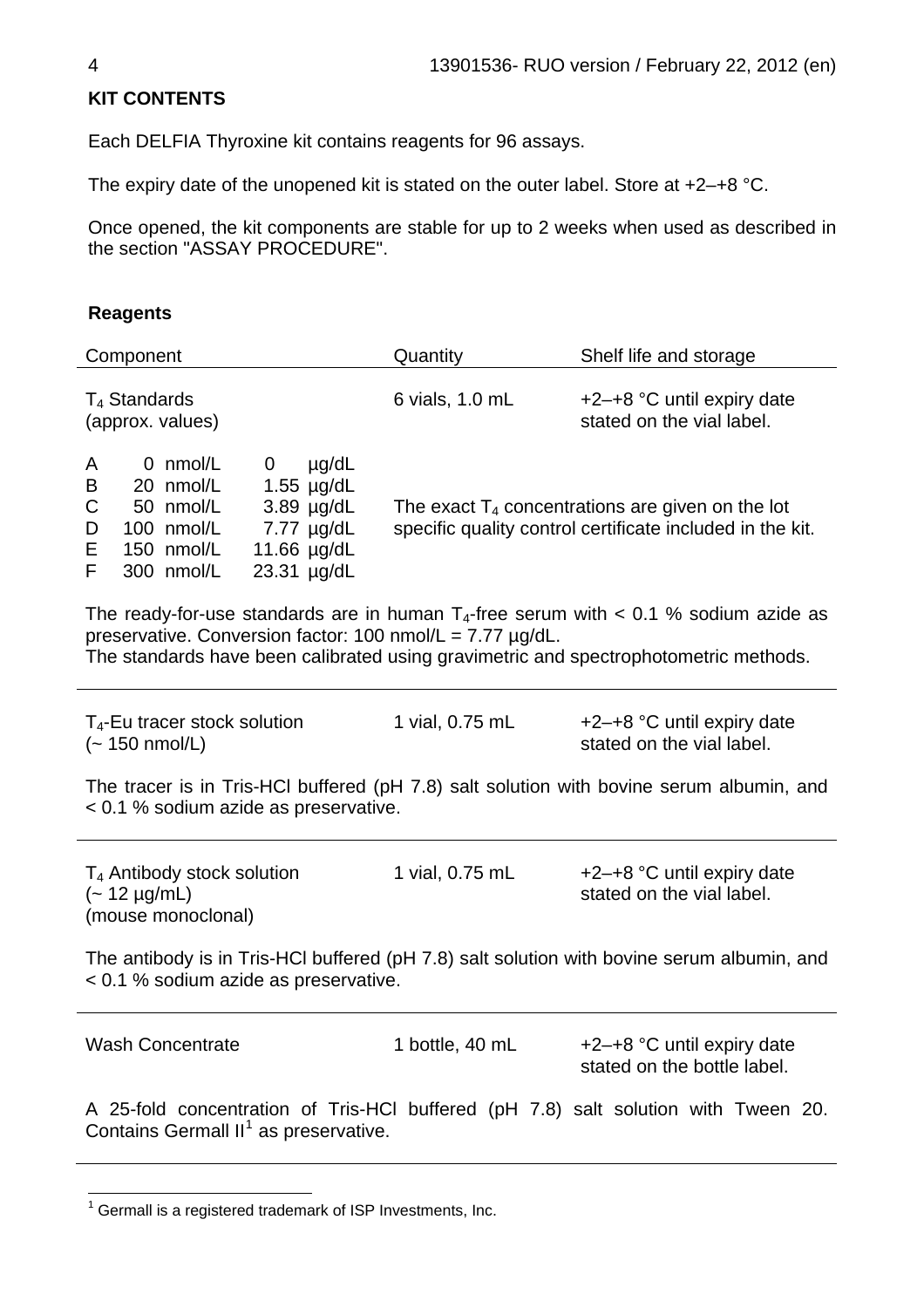$T_4$  Assay Buffer 1 bottle, 30 mL  $+2-+8$  °C in dark until expiry date stated on the bottle label. Ready-for-use Tris-HCl buffered (pH 7.8) salt solution with bovine serum albumin, bovine globulin, Tween 40, 8-anilino-1-naphthalenesulfonic acid (ANS), sodium salicylate, rabbit IgG, an inert red dye, and < 0.1 % sodium azide as preservative. Enhancement Solution 1 bottle, 50 mL +2-+8 °C until expiry date stated on the bottle label.

Ready-for-use Enhancement Solution with Triton  $X-100^2$  $X-100^2$ , acetic acid and chelators.

| Anti-Mouse IgG<br><b>Microtitration Strips.</b><br>8 x 12 wells coated with anti-<br>mouse IgG (raised in rabbit) | 1 plate | +2-+8 °C until expiry date<br>stated on the label.<br>Make sure that the plastic<br>tray pack remains sealed. |
|-------------------------------------------------------------------------------------------------------------------|---------|---------------------------------------------------------------------------------------------------------------|
| Lot specific<br>quality control certificate                                                                       | 1 pc    |                                                                                                               |

#### **MATERIALS REQUIRED BUT NOT SUPPLIED WITH THE KIT**

The DELFIA  $T_4$  kit is part of a complete system of reagents and instrumentation. The DELFIA system requires the following items, which are available from Wallac Oy or PerkinElmer, Inc. and its distributors.

- 1. Time-resolved fluorometer plus printer and (optional) computer
- 2. Automatic washer DELFIA Platewash (prod. no. 1296-026)
- 3. Automatic shaker DELFIA Plateshake (prod. no. 1296-003/004)
- 4. Pipette for dispensing the diluted tracer/antibody solution Eppendorf Multipette (prod. no. 1296-014) with 5 mL Combitips (prod. no. 1296-016) or alternatively DELFIA Plate Dispense with the DELFIA Dispense Unit (prod. nos. 1296-041 and 1296-043)
- 5. Pipette for dispensing the Enhancement Solution Eppendorf Multipette (prod. no 1296-014) with 5 mL Combitips (prod. no. 1296-016) or alternatively the DELFIA Plate Dispense (prod. no. 1296-041)

In addition to the DELFIA system the following are required:

- precision pipettes for dispensing microliter volumes and pipettes for dispensing milliliter volumes
- deionized water

l

Shelf life 6 months at room temperature (+20–+25 °C).

Avoid direct sunlight.

<span id="page-4-0"></span> $2$  Triton is a registered trademark of Union Carbide Chemicals & Plastics Technology.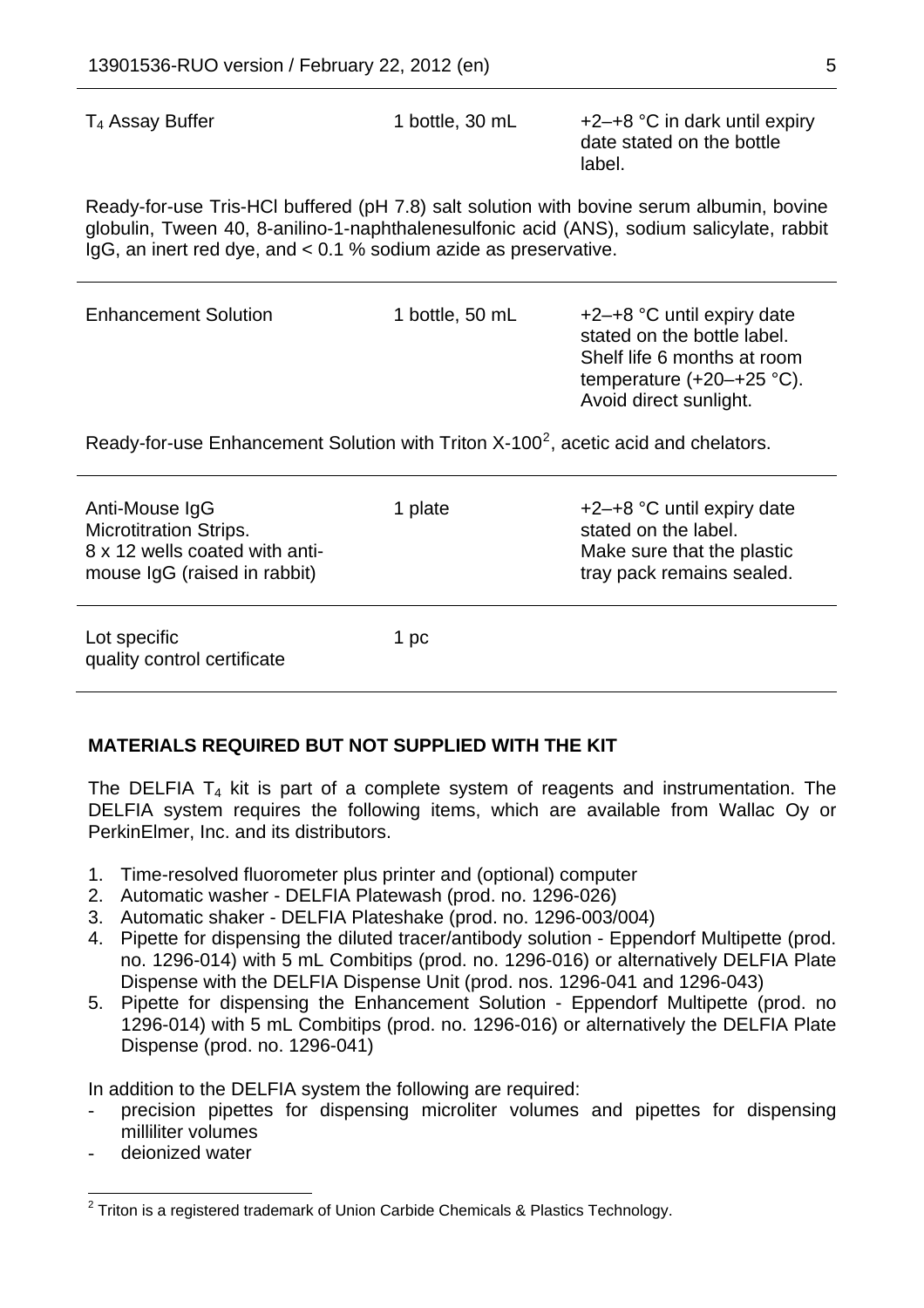#### **SPECIMEN COLLECTION AND HANDLING**

Collect blood by venipuncture, allow to clot and separate the serum by centrifugation. Plasma containing EDTA or citrate cannot be used due to chelating effects on europium. Heparin plasma however can be used. Hemolytic, lipemic and icteric serum samples do not interfere.

Samples can be stored 2 days at +2–+8 °C. For longer periods store samples at -20 °C. Repeated freezing and thawing should be avoided.

#### **WARNINGS AND PRECAUTIONS**

#### **For research use only. Not for use in diagnostic procedures.**

This kit contains reagents manufactured from human blood components. The source materials have been tested by immunoassay for hepatitis B surface antigen, anti-hepatitis C and anti-HIV 1 and 2 antibodies, and found to be negative. Nevertheless, all recommended precautions for the handling of blood derivatives should be observed. Please refer to the U.S. Department of Health and Human Services publication "Biosafety in Microbiological and Biomedical Laboratories" or any other local or national regulation.

Handle all specimens as potentially infectious.

Reagents contain sodium azide (NaN<sub>3</sub>) as a preservative. Sodium azide may react with lead and copper plumbing to form highly explosive metal azides. On disposal, flush with a large volume of water to prevent azide build-up.

Disposal of all waste should be in accordance with local regulations.

#### **ASSAY PROCEDURE**

Perform each determination in duplicate for both standards and unknowns. A standard curve should be run with each assay. All reagents and samples must be brought to room temperature (+20–+25 °C) before use.

| 1. Preparation of reagents | Reconstituted stability                                     |  |  |
|----------------------------|-------------------------------------------------------------|--|--|
| Wash solution              | 2 weeks at $+2$ - $+25^{\circ}$ C<br>in a sealed container. |  |  |

Pour the 40 mL of Wash Concentrate into a clean container and dilute 25-fold by adding 960 mL of deionized water to give a buffered wash solution (pH 7.8).

#### T4 tracer/antibody solution **Prepare within one hour of use.**

Prepare the needed volume of tracer/antibody solution by mixing  $3 \text{ mL } T_4$  Assay Buffer with 30 µL tracer stock solution and 30 µL antibody stock solution per strip (see table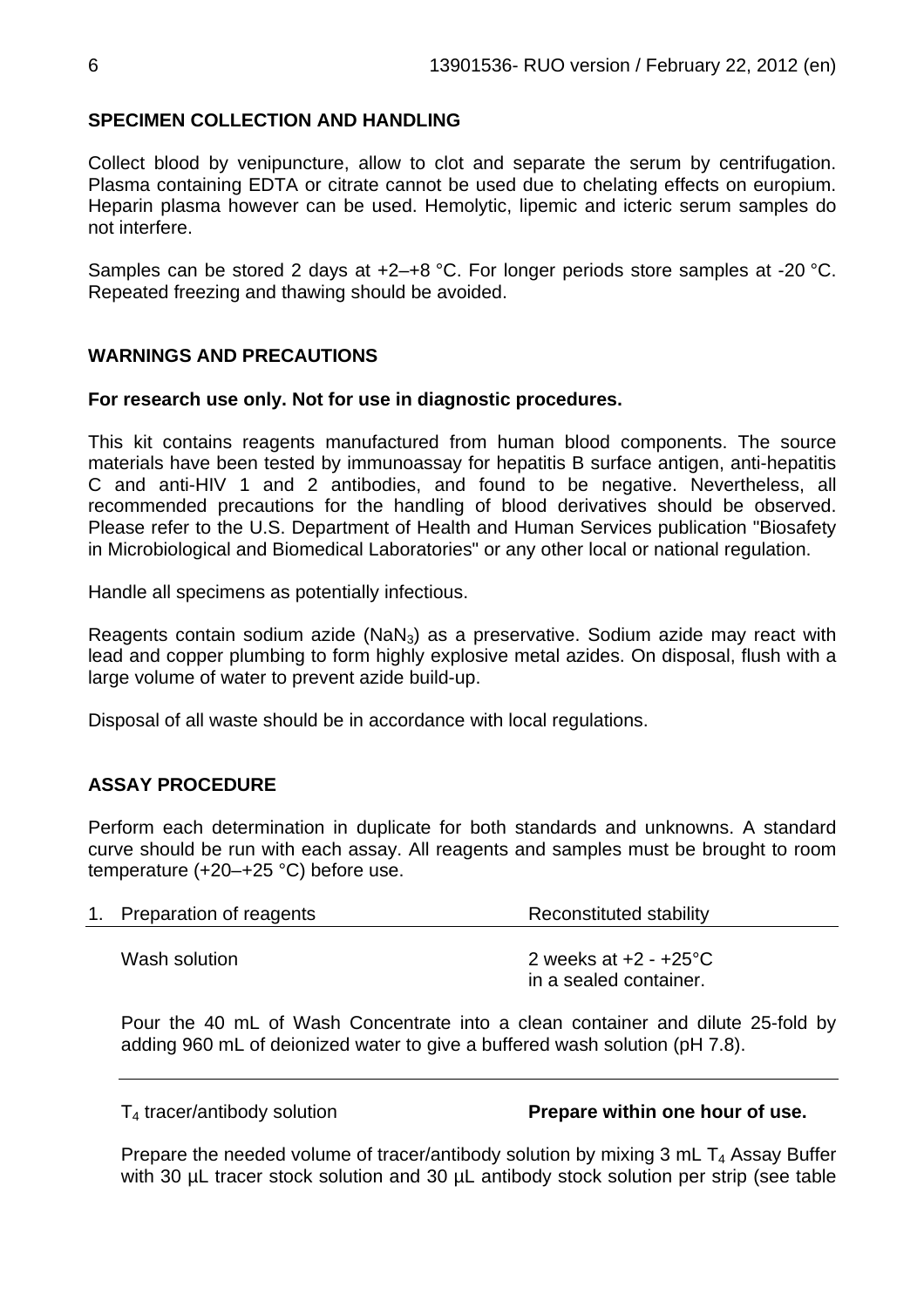in the Summary Protocol Sheet). Use clean pipette tips for pipetting tracer stock solution and antibody stock solution.

#### It is important that the T<sub>4</sub> Assay Buffer does not come into contact with tracer **stock solution not intended for immediate use.**

We advise the use of a disposable plastic container to prepare the tracer/antibody working solution.

- 2. Separate the strips to be used by cutting through the protective tape with a sharp knife and transfer them to a strip frame. Pull off the protective tape from the strips intended for use. (Return the remaining strips to the plastic tray pack and reseal.) Wash each strip with the DELFIA Platewash using program 30 (prewash). Do not wash more strips than can be easily handled within 30 minutes. Ensure that no wash solution is left in the wells after washing. **Remove any remaining moisture by blotting the plate on absorbent paper.**
- 3. Pipette 25 uL of the  $T_4$  Standards (Std) and serum specimens (unknowns Unk) into the strip wells. The following plate map is given as an example. Each laboratory can decide on the best positioning of the controls and samples.



- 4. Add 200 µL of diluted tracer/antibody solution to each well using **the recommended Eppendorf Multipette** after discarding the first aliquot, or use the DELFIA Dispense Unit. Avoid carry-over by holding the pipette tip slightly above the top of the well and avoid touching the plastic strip or the surface of the liquid.
- 
- 5. Incubate the frame for 90 minutes at room temperature with **slow** shaking using the DELFIA Plateshake. Do not incubate longer than 2 hours.
- 6. After the incubation step, aspirate and wash each strip with the DELFIA Platewash using program 30 (wash).
- 7. Add 200 µL of Enhancement Solution directly from the reagent bottle to each well using **the recommended Eppendorf Multipette** after flushing the Combitip once with Enhancement Solution (to waste), or use the DELFIA Plate Dispense. Refill the Combitip and discard the first aliquot. Avoid touching the edge of the well or its contents.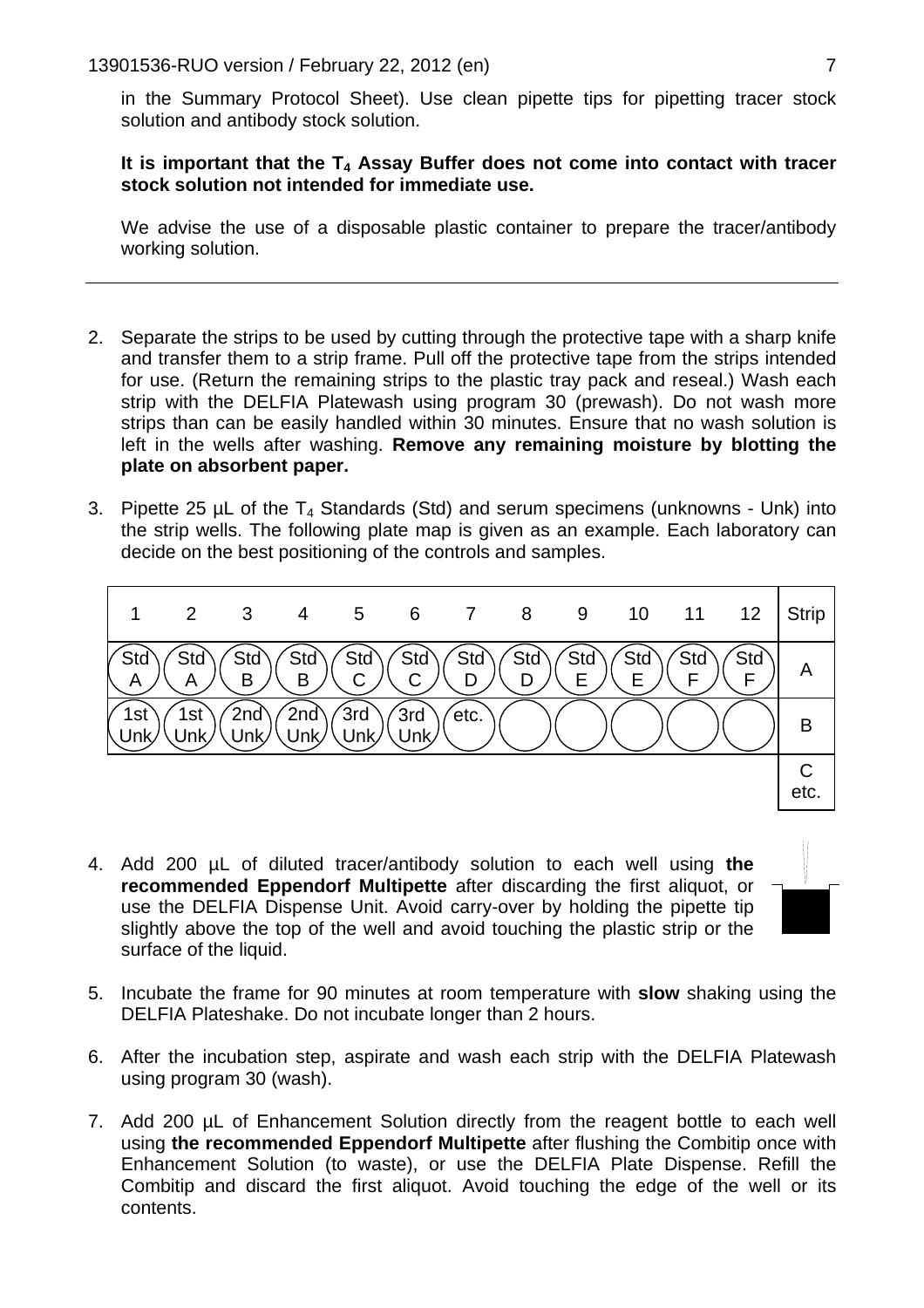- 8. Shake the frame **slowly** for 5 minutes. The fluorescence is stable for several hours if evaporation is prevented. However, we recommend measurement within 1 hour as external factors may cause a decrease in signal with time, although this is extremely rare.
- 9. Ensure that each strip is firmly seated in the frame and measure the fluorescence in the time-resolved fluorometer.

When using the 12[3](#page-7-0)2 or 1234 fluorometer select kit program 30 or MultiCalc<sup>® 3</sup> protocol "30 T4" for automatic measurement and result calculation.

When using VICTOR<sup>2</sup> D start the measurement from the Start Wizard, select "T4" from Protocols/Kits panel "Thyroid" and define the number of plates and samples.

Check the parameter group for program 30 or the MultiCalc protocol "30 T4". If you change the replicate number for the unknowns please change the protocol accordingly (see fluorometer manual or MultiCalc manual for editing the parameters):

| <b>ASSAY TYPE</b>          |    | <b>FIA</b>         |                                               |
|----------------------------|----|--------------------|-----------------------------------------------|
| <b>FITTING METHOD</b>      |    |                    | <b>SPLINE SMOOTHED</b>                        |
| X-AXIS                     |    | <b>LOGARITHMIC</b> |                                               |
| Y-AXIS                     |    | $B/B_{max}$        |                                               |
| <b>BLANKS</b>              |    | 0                  |                                               |
| <b>STANDARDS</b>           |    | 6                  |                                               |
| <b>STANDARD REPLICATES</b> |    | $\overline{2}$     |                                               |
| <b>STANDARD CONC</b>       |    | A                  |                                               |
| <b>STANDARD CONC</b>       |    | B                  | (Make sure that the $T_4$ standard            |
| <b>STANDARD CONC</b>       | ÷  | C                  | concentrations and unit correspond to         |
| STANDARD CONC              |    | D                  | those given on the lot specific quality       |
| STANDARD CONC              |    | $-E$               | control certificate. If this is not the case, |
| STANDARD CONC              | ۰. | F                  | enter the new concentrations and if           |
|                            |    |                    | necessary change the unit in the              |
|                            |    |                    | <b>MultiCalc protocol.)</b>                   |
| UNKNOWN REPLICATES         |    | 2                  |                                               |

#### **PROCEDURAL NOTES**

- 1. A thorough understanding of this package insert is necessary for successful use of the DELFIA kit. The reagents supplied with this kit are intended for use as an integral unit. Do not mix identical reagents from kits having different lot numbers. Do not use kit reagents after the expiry date printed on the kit label.
- 2. Any deviation from the assay procedure may affect the results.
- 3. Reagents should be allowed to reach room temperature (+20–+25 °C) prior to sample preparation. Frozen specimens should be brought to room temperature slowly and gently mixed by hand. Do not vigorously vortex or mix specimens.

 3 MultiCalc is a registered trademark of PerkinElmer, Inc.

<span id="page-7-1"></span><span id="page-7-0"></span>VICTOR is a trademark of PerkinElmer, Inc.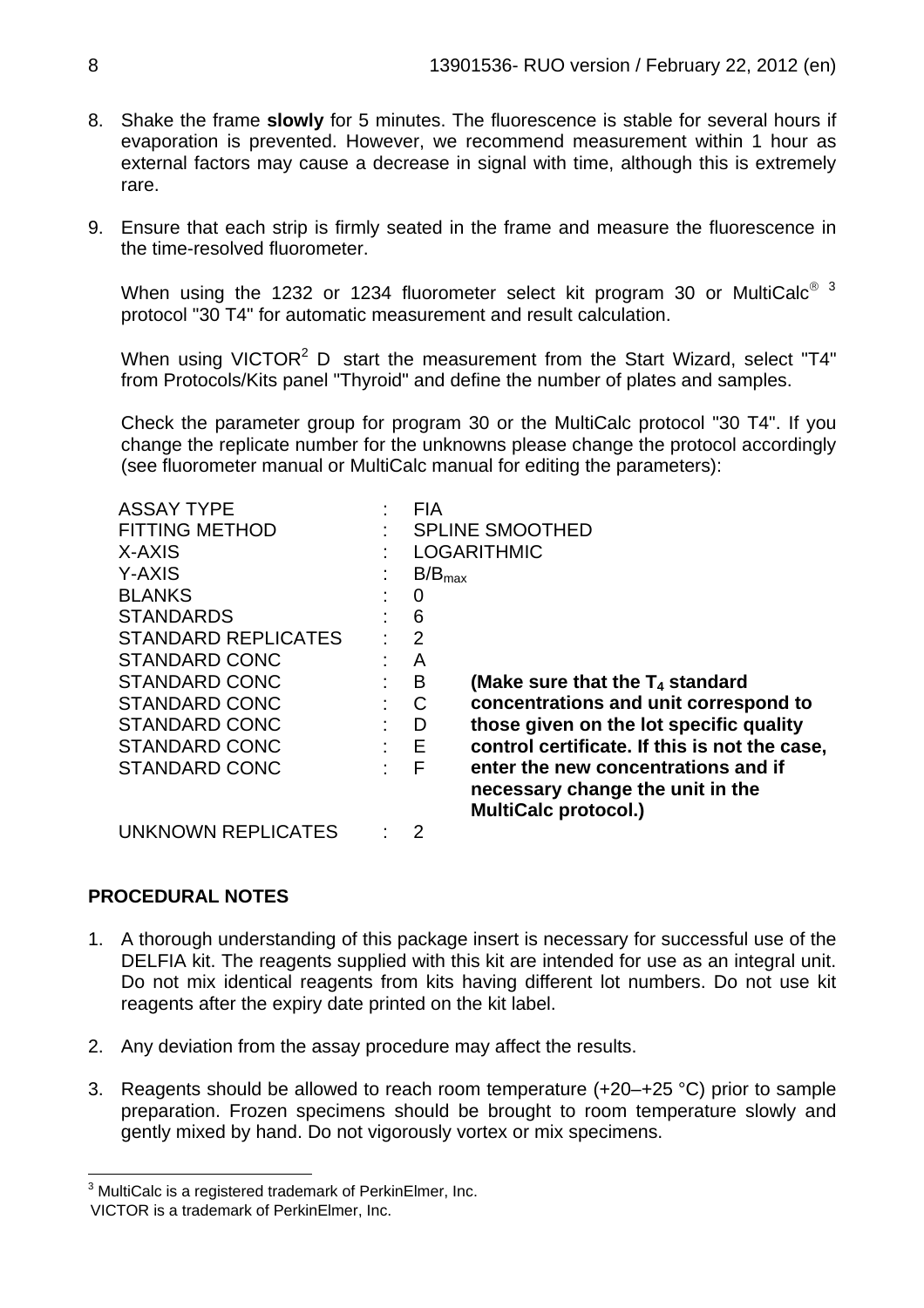4. When washing the strips, ensure that each well is filled up completely to the top edge as shown in the figure. After washing the strips, check that the wells are dry. If there is moisture left, invert the plate and tap firmly against absorbent paper.



For detailed information on the cleaning and maintenance of the washing device, please refer to the DELFIA Platewash manual.

5. The avoidance of europium contamination and resulting high fluorescent background demands high standard pipetting and washing techniques. Thus it is extremely important to use the pipettes supplied with the DELFIA system for the recommended purposes only.

The Enhancement Solution should be dispensed using only the recommended Eppendorf Multipette after the Combitip has been first flushed with Enhancement Solution according to the Directions for Use. The same Combitip must not be used for pipetting any other reagent. After use place the Eppendorf Multipette on the pipette stand, with the Combitip still attached.

When using the DELFIA Plate Dispense and DELFIA Dispense Unit, please refer to the manual.

#### **CALCULATION OF RESULTS**

The DELFIA system incorporates programs for data reduction, and the results are obtained as printouts of standard curves, unknown concentrations etc. (see Fluorometer instrument manual or MultiCalc manual for detailed information).

#### **LIMITATIONS OF THE PROCEDURE**

#### **For research use only. Not for use in diagnostic procedures.**

Please also refer to the section "PROCEDURAL NOTES".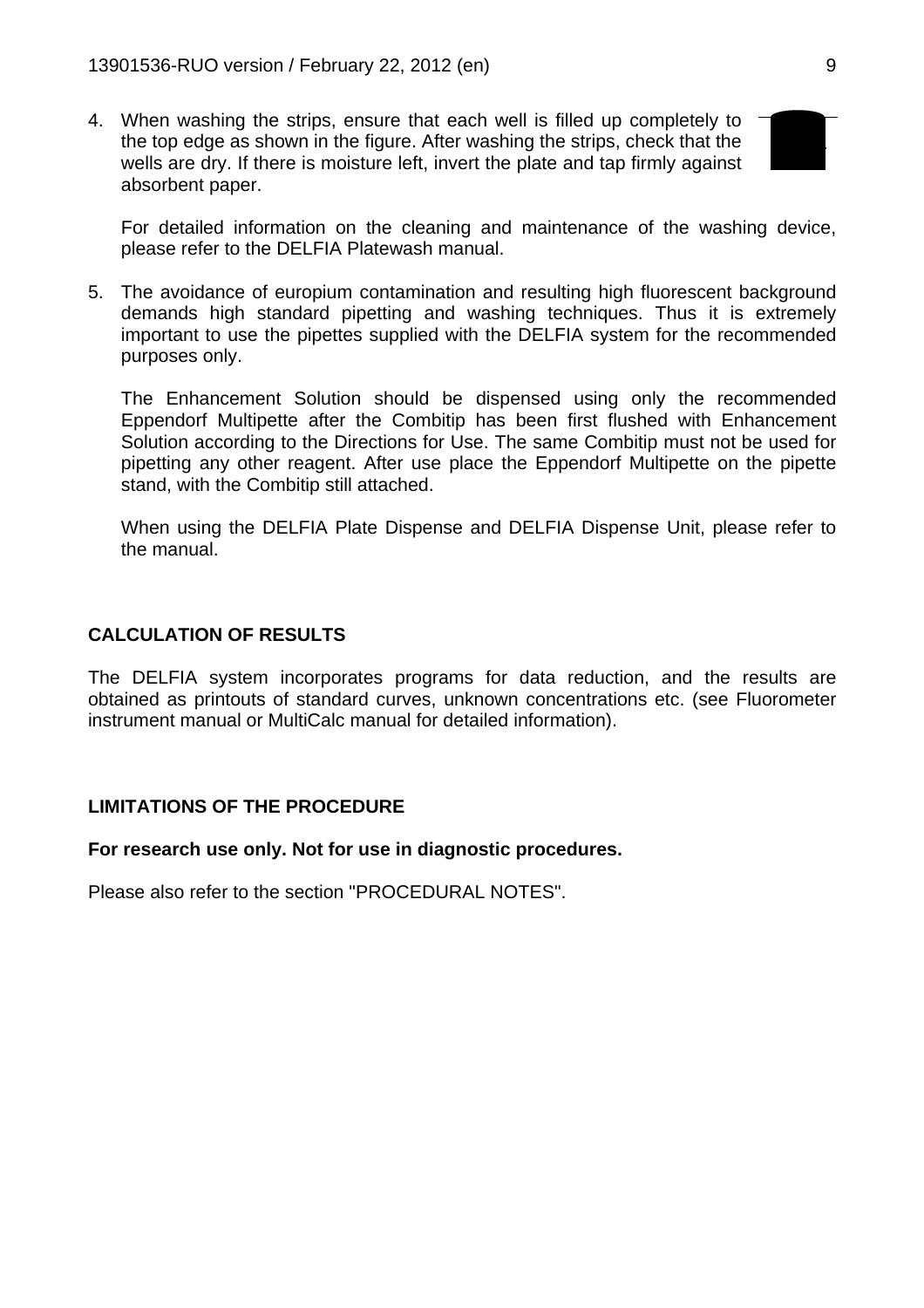## **REFERENCES**

- 1. Ratcliffe, W.A., Ratcliffe, J.G., McBride, A.D., Harland, W.A and Randall, T.W. (1974): The radioimmunoassay of thyroxine in unextracted human serum. Clin. Endocrinol. **3**, 481.
- 2. Hüfner, M. and Hesch, R-D. (1973): A comparison of different compounds for TBG blocking used in radioimmunoassay for tri-iodothyronine. Clin. Chim. Acta **44**, 101-107.
- 3. Soini, E. and Kojola, H. (1983): Time-resolved fluorometer for lanthanide chelates a new generation of non-isotopic immunoassays. Clin. Chem. **29**, 65-68.
- 4. Hemmilä, I., Dakubu, S., Mukkala, V-M., Siitari, H. and Lövgren, T. (1984): Europium as a label in time-resolved immunofluorometric assays. Anal. Biochem. **137**, 335-343.

February 22, 2012